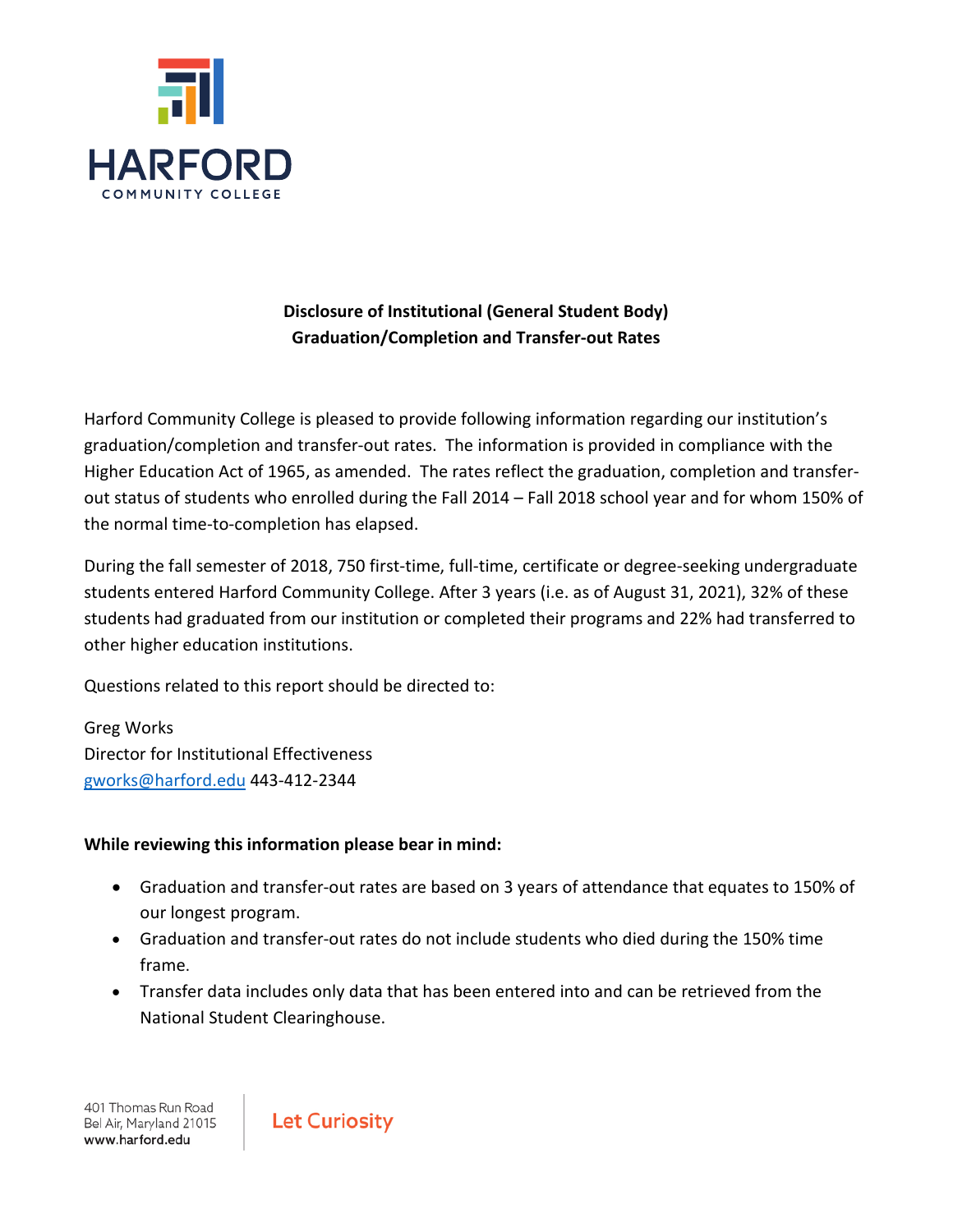

## Harford Community College

### **(Statement for Use by Title IV Schools that Award Athletic Aid)**

Disclosure of Graduation/Completion and Transfer-Rates to Prospective Athletes, Parents, and Other Required Parties

#### **Harford Community College (HCC)**

Student Right-to-Know Act Graduation Rate Report

In accordance with the Higher Education Act of 1965, as amended, Harford Community College is pleased to share the following information on the graduation and transfer-out rates of our Fall 2014 - Fall 2018 cohorts of full-time, first-time, degree or certificate seeking undergraduates and student athletes that received institutional athletic financial aid.

While reviewing this information, please keep the following in mind:

- All graduation rates are based upon 3 years of attendance, which equates to 150% of the normal completion time of our longest program.
- These charts do not identify the reasons why our students withdrew; therefore, students who withdrew for personal or medical reasons are included.
- Graduation rates do not include students who died.

Questions related to this report should be directed to:

Greg Works Director for Institutional Effectiveness gworks@harford.edu 443-412-2344

401 Thomas Run Road Bel Air, Maryland 21015 www.harford.edu

**Let Curiosity**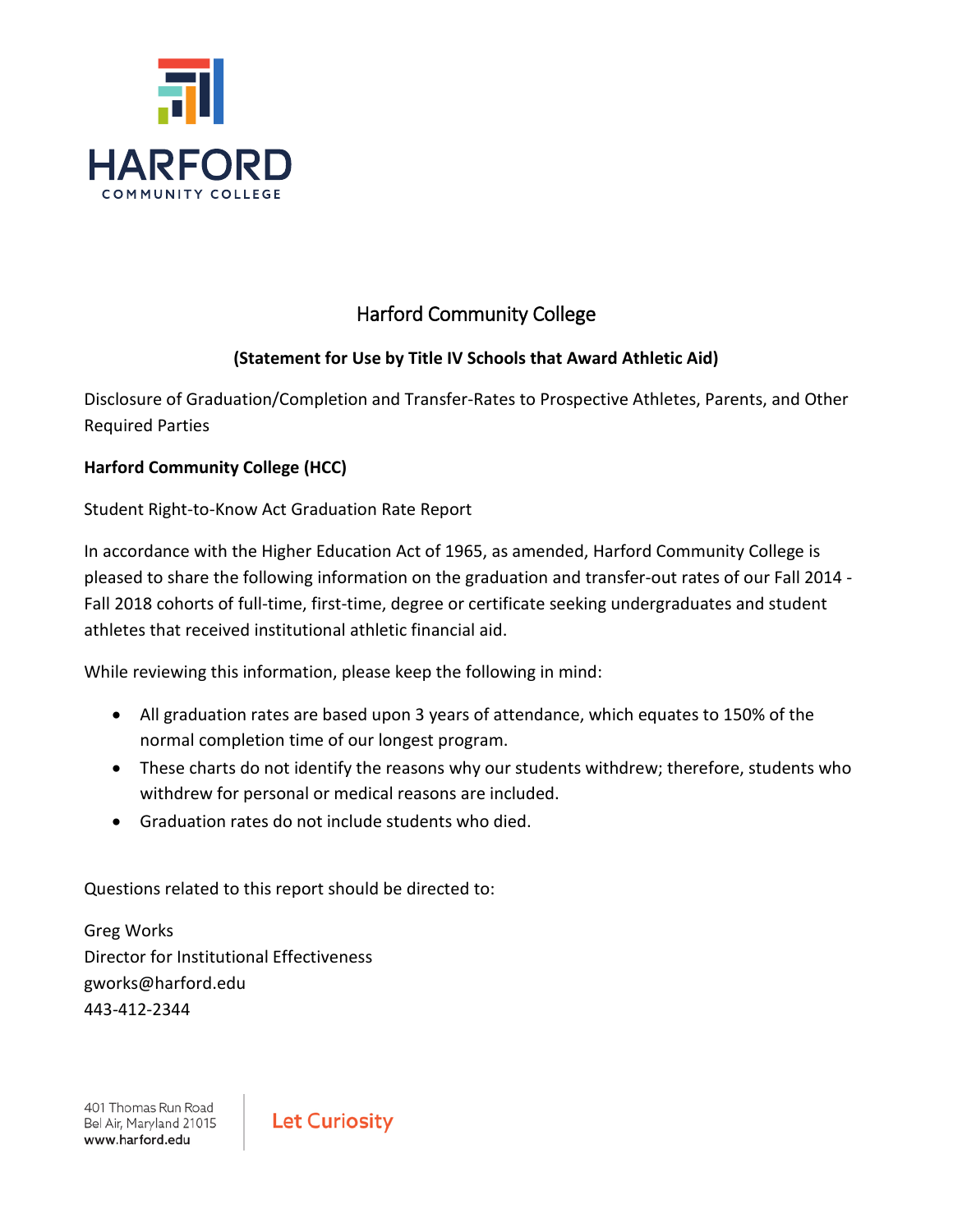

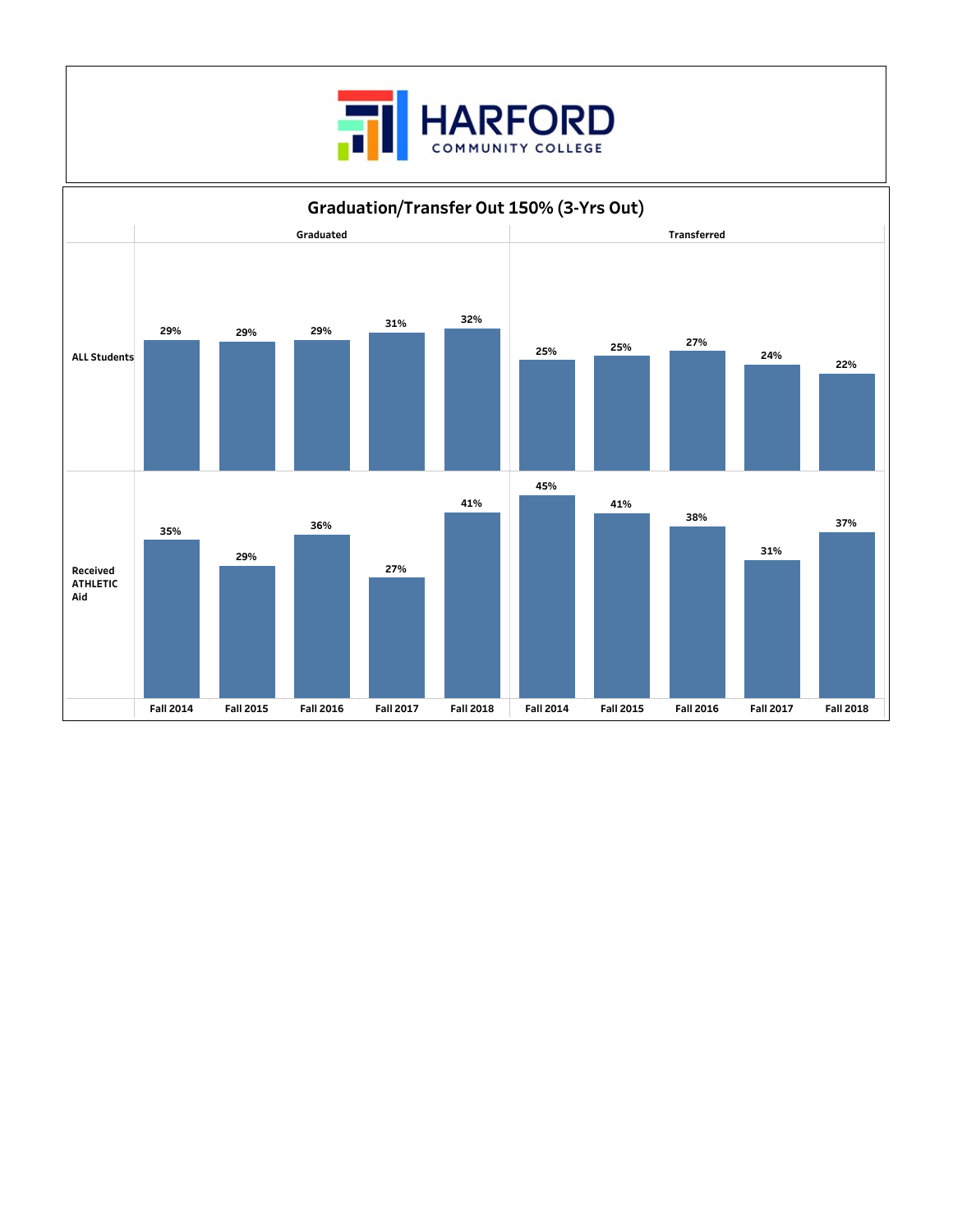



 $*$  Data based on IPEDS cohort - degree-seeking students, who were retained or graduated by the following fall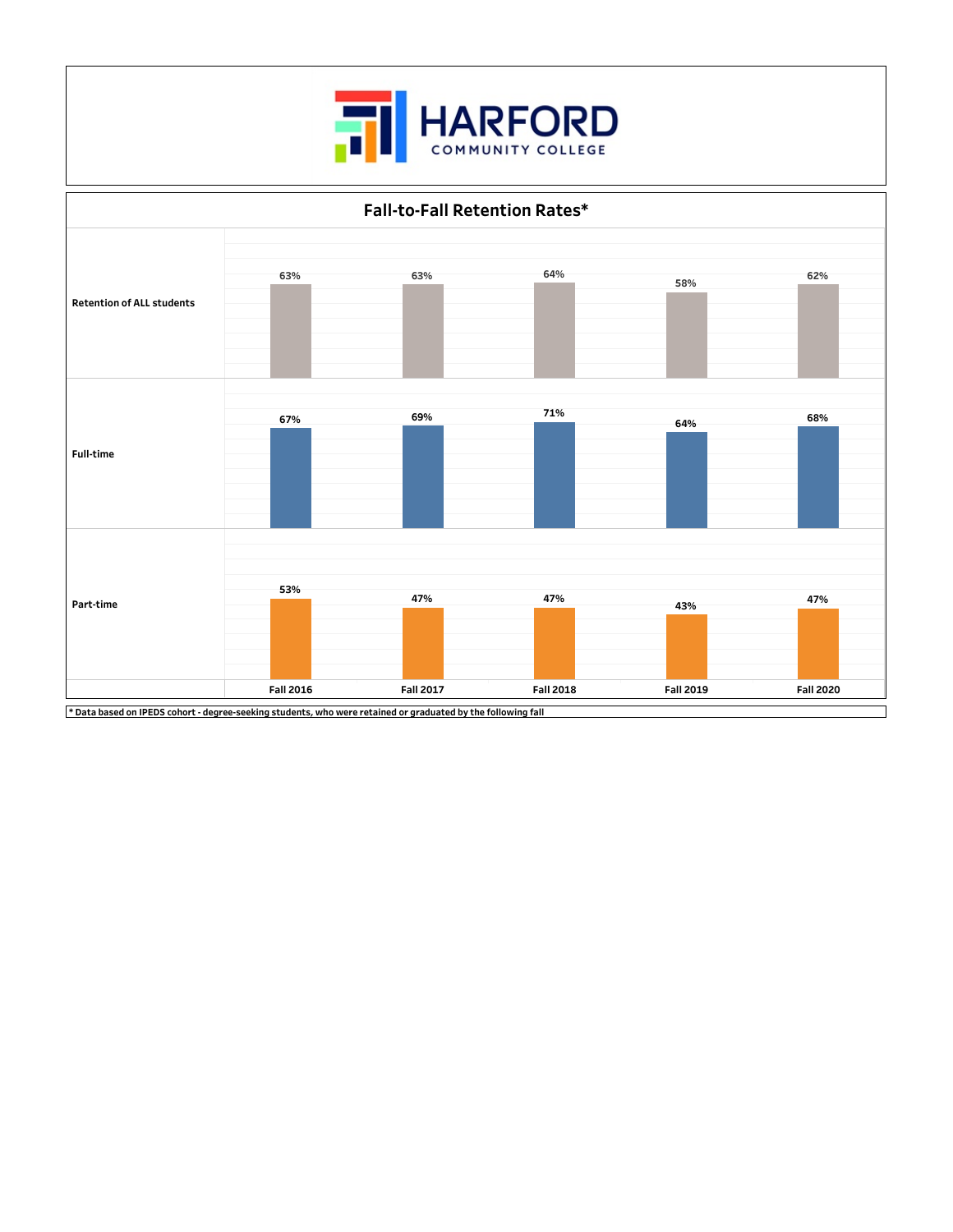

## **Headcount of Students**

**Full-timeDegree/CertificateSeekingUndergraduates**

#### **ALLStudents:AY2020-2021**

| African American |        | American<br>Indian/<br>Alaskan<br><b>Native</b> | Asian |        | Caucasian |        | Hispanic/Latino |        | <b>Multiracial Non</b><br>Hispanic/Latino |        | <b>Native Haw/Pacific</b><br>Islander |        | Nonresident |        | Missing |          |
|------------------|--------|-------------------------------------------------|-------|--------|-----------|--------|-----------------|--------|-------------------------------------------|--------|---------------------------------------|--------|-------------|--------|---------|----------|
| Male             | Female | <b>Female</b>                                   | Male  | Female | Male      | Female | Male            | Female | Male                                      | Female | Male                                  | Female | Male        | Female | Male    | Female   |
| 131              | 168    |                                                 | 38    | 44     | 666       | 722    | 70              | 80     | 50                                        | 52     |                                       |        | 15          | 30     |         | 15<br>ني |

#### Students Receiving Athletically-Related Student Aid: AY 2020-2021

| <b>African American</b> |        |      | Caucasian |      | Hispanic/Latino | Multiracial Non<br>Hispanic/Latino | Nonresident |        |
|-------------------------|--------|------|-----------|------|-----------------|------------------------------------|-------------|--------|
| Male                    | Female | Male | Female    | Male | Female          | Female                             | Male        | Female |
| Q                       | ت      | 30   | 21        |      | ٠               |                                    | u<br>. .    | 4      |

| Sub Cohorts by Sport: AY 2020-2021 |      |                         |      |           |                 |        |                                           |             |        |
|------------------------------------|------|-------------------------|------|-----------|-----------------|--------|-------------------------------------------|-------------|--------|
|                                    |      | <b>African American</b> |      | Caucasian | Hispanic/Latino |        | <b>Multiracial Non</b><br>Hispanic/Latino | Nonresident |        |
| Sport                              | Male | Female                  | Male | Female    | Male            | Female | Female                                    | Male        | Female |
| Basketball                         |      |                         |      |           |                 |        |                                           |             |        |
| <b>Baseball</b>                    |      |                         |      |           |                 |        |                                           |             |        |
| <b>Cross Country</b>               |      |                         |      |           |                 |        |                                           |             |        |
| All Other Sports Combined          | ∽    |                         | 19   | 18        |                 |        |                                           |             |        |